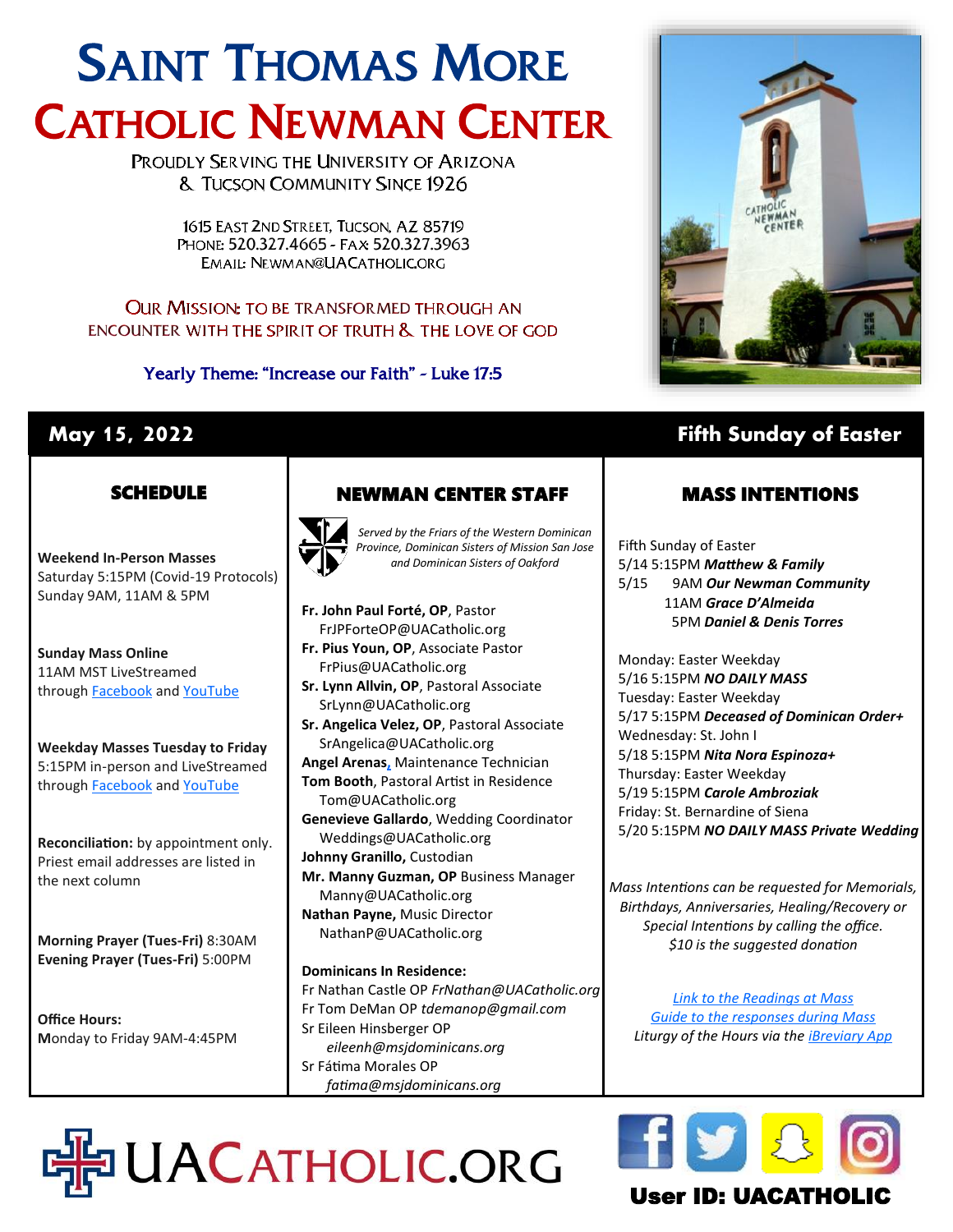## *Fr. John Paul's Spiritual Brew*

e are climbing into the fifth and sixth Sundays of Easter over the next two weeks—can you believe it?!

**W**<br>Following Following these two Sundays we will move into Ascension and finish out with Pentecost. It has been an amazing journey through these Easter readings moving from post-resurrection accounts back into Jesus's long discourse at the Last Supper. What have we learned?

 In the first three Sundays of Easter we have been reminded that Christ has truly risen! Jesus comes through locked doors, fearful hearts, and even doubt and absence. John's Gospel invites us into an upper room with fearful disciples, to an empty tomb with mysterious visitors in white, and to an early morning fishing trip where such a large number of fish is caught and secured that his followers can only say. "It is the Lord! After they celebrate table fellowship over a charcoal fire, Peter is asked to reflect deeply on the meaning of his love for Jesus. It is both a confusing and beautiful moment. Peter in concert with all of us says, "Yes, you know all things and you know that I love you! To which Jesus says once again, "Feed my lambs, sheep, and lambs! Peter and all of us are invited once again to follow Jesus with our eyes, hearts, and minds truly open!

 In the next three Sundays that follow we get to explore how faithful Christ is when we follow him. We are reminded that we are in God's hand, and that there is not a taking out of this divine holding. We are commanded to love one another, as Jesus has loved us, so that all will both see and experience how deep is God's love, and that we have a concrete example to follow in Christ!

 And lastly, that Jesus' departure at the Ascension allows the Holy Spirit, the advocate, to come and to stir us in the ministry of Christ Jesus in the world and universe.

 These Sundays of Easter are meant to "increase our faith" and to allow us to be formed deeply in discipleship. May we continue to breathe in Christ's Easter Peace, and follow the lead of the Holy Spirit who is still guiding us today. Amen!

#### **SUMMER HELP NEEDED AT MASSES**

We are always in need of additional liturgical ministers, moreso during the summer months when many students and resident community members are out of town. To sign up, please contact Sr. Lynn srlynn@uacatholic.org for the steps to get started. We need more Sacristans, Lectors, Eucharistic Ministers, Ushers, LiveStream Team Members. Thanks for your consideration in serving.

#### **DOMINICAN FAREWELL & BLESSING**

On Sunday, May 22nd at the 11AM Mass we will be having a special blessing and farewell for Fr. Pius, Sr. Angelica, Sr. Fátima & Sr. Eileen. A light reception will follow; join us in thanking them for their ministry in our community.

#### **SR. GLADYS ECHENIQUE JUBILEE**

Join us on Saturday, May 28th at the 5:15PM Vigil Mass as we celebrate a 25th Jubilee for Sr. Gladys' vocation as a Dominican Sister of Oakford

#### **SUMMER WEEKDAY CLOSURES**

May 23rd to May 27th May 30th to June 3rd Monday to Friday to allow for staff travel, religious congregation & province meetings and facility repairs

#### **NEWMAN BOOK CLUB**

Meets monthly via Zoom Next Book: Love in the Ruins by Walker Percy Tuesday, June 28th at 7PM Contact Kelly for login info or to get a copy of the book: kellyklovesbooks@gmail.com View previous titles discussed by the Book Club [here](https://www.goodreads.com/group/bookshelf/1128855-newman-book-club?order=d&per_page=30&shelf=read&sort=date_added&view=main)

#### **YOUNG ADULT COMMUNITY**

Small groups are going this summer for young adults ages 22 to 35. The group will also be hosting monthly happy hours & other social events. To get connected, email Kim & Lauren at YoungAdultLeaders@uacatholic.org or fill out [this form](https://docs.google.com/forms/d/e/1FAIpQLSevA_xqqbs5QDDzXLRCyV7jBXYreBKAYDq8RMziPX8UqC2ImA/viewform)

We acknowledge the People of the Land who have dwelt here since time immemorial and continue to live in this place today: Tohono O'odham, Sobaipuri O'odham, Pascua Yaqui and other Native Americans. We give thanks for the original stewards of this land, our ancestors, our elders and all Indigenous People.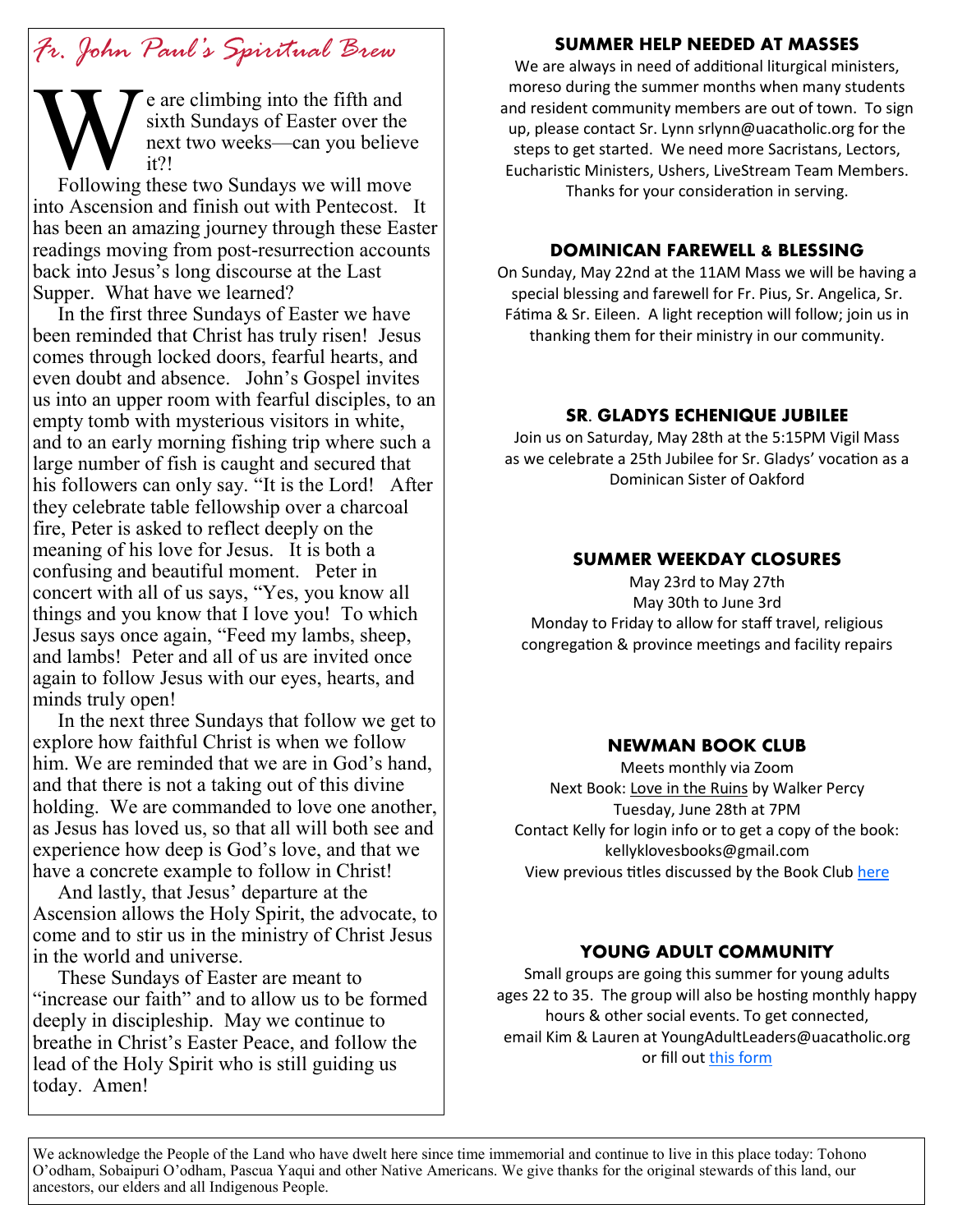#### **GATHER THE PEOPLE; BREAK THE BREAD; TELL THE STORY.**

The streetcar took us to the western edge of its route. In the shadow of A Mountain, we got off at Cushing Street and Avenida del Convento and walked a few blocks while being serenaded by the sounds of the barrio. It was Sister Angelica's day off. At the end of Melwood sits the walled re-creation of San Agustin Mission Garden, circa late 1700s. The visuals are of lush vegetation with many pathways. The knowledge that Fr. Kino, indigenous peoples and the Spaniards contributed seeds to this garden and that this very land has been continuously cultivated for 4,000 years is powerful. The effect is of an oasis in the desert. It's stunning!

Imagine, rows and rows of olive, citrus, walnut, fig, loquat, apricot, peach, mulberry and pomegranate trees! Imagine onions, agave. artichokes, beans, corn, wheat, sunflowers, herbs and medicinal plants and hundreds of volunteer hollyhocks. Imagine grape arbors. Imagine the calls of quail, the clucking of legacy chickens and butterflies and bees doing their pollination work.

Time stops in this sacred place. We found respite under shade trees covering 2 comfortable chairs. Conversation centered around family and ancestors who enabled us to enjoy that present moment. Sr. Angelica compared this garden setting to her Mission San Jose Motherhouse and gardens.

After some refreshing interactions with volunteers and Sr. Angelica telling Old Testament stories of women alone, we exited up the terraced agave plants finding special rocks among the lava shards. We walked to the Mercado San Agustin in search of comfort food at Estrella Bakery. With 2 cups of coffee on shaded chairs in the patio, we resumed conversation on travel, Catholic education, religious orders and their missions and charisms. Finally, we boarded the streetcar and returned to life in 2022, renewed.

Sr. Angelica has served at Newman since 2011 through several pastors and many graduating classes. We have benefitted by her work and religious example. The Mission Garden was planted in 2011. By comparison, what " lush gardens" we pray and socialize in at Newman. Mil Gracias, Sr. Angelica, vaya con Dios!

COMING SOON, TELL YOUR STORY!



Hosted by Vine of Grace Retreat Ministry

Key note Presenter: Jesse Romero - Catholic Lay Evangelist



Retreat begins 9:00 am Retreat concludes at 5:30 pm

St. Joseph Parish **Healy Hall** 215 South Craycroft - Tucson

[Today we face enormous spiritual and moral challenges and need to be ready and equipped to defend the truth found in God's word and to stand up to the spiritual warfare that confronts us

Jessie Romero is an engaging speaker with a "preaching style that will wake us up" and shares "Catholic teaching that is guaranteed to strengthen, edify and fortify us with a deeper love for God

Join us for this spirit filled day of praise & worship. Holy Spirit power and God's healing touch!

\$25.00 per person will include lunch and retreat materials

Doors open at 8:15 am, Retreat will conclude with Mass. A love offering will be requested the day of retreat. Please refrain from wearing perfume or scented lotion.

For more information on Jessie Romero visit: jesseromero.com You must register to attend! Visit vineofgrace.org or call 520-631-1408

**KNOW THE FAITH DEFEND THE FAITH**